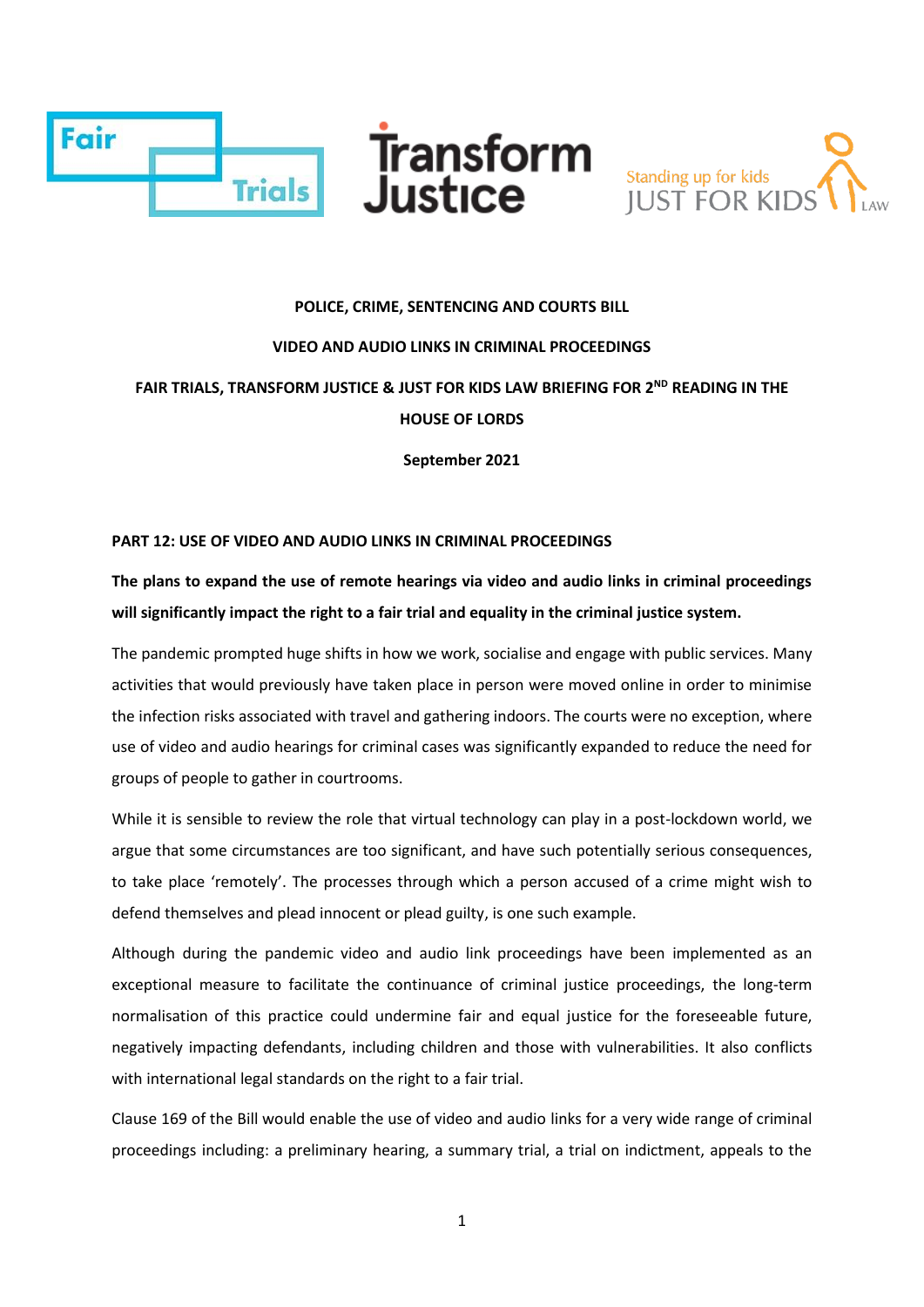Crown Court, sentencing hearings, bail hearings, proceedings under the Criminal Procedure (Insanity) Act, and under the Mental Health Act.<sup>1</sup> However, the safeguards set out in Clause 169(4) and 169(6) of the Bill, considered below, giving broad but unspecific discretion to judges, are not sufficient.

**The right to be present at trial is recognised in European and international human rights standards as a fundamental guarantee of the right to a fair trial,<sup>2</sup> and is closely connected to the right to a hearing.** Video hearings can be a restriction of those fundamental rights. The Government has committed to guarantee enjoyment of these rights and must comply with its legally binding obligations.

**Multiple pre-pandemic studies have shown that remote justice proceedings are an inadequate substitute for in-person hearings, with vulnerable and younger defendants especially at risk of unfair hearings.** Research has evidenced that remote hearings can interfere with defendants' rights to access effective legal assistance, to participate effectively at their own hearings, and to review and challenge information and evidence relevant to the proceedings, particularly vulnerable defendants. There is evidence, including from the Government's own research, suggesting that remote hearings disproportionately result in custodial sentences. $3$  Despite this overwhelming evidence, the Government attempted to assert during Committee stage in the House of Commons that, "*No one has suggested that, during the pandemic, any particular defendant or witness has been especially badly served*". <sup>4</sup> Yet no impact evaluation has been undertaken or commissioned by the Government *during the pandemic* on the effect of these exceptional measures it now seeks to make permanent, including observational and ethnographic research, disaggregated data gathering, or research on the impact on remand, sentencing, and legal representation.

### **1. VIDEO AND AUDIO LINKS CAN INFRINGE ON THE RIGHT TO A FAIR TRIAL**

# 1.1 **Where an accused person is entitled to an oral hearing in criminal proceedings, they are also entitled to be present, and a video hearing is a restriction of that right.**

 $1$  Clause 169(3)

 $2$  Article 14(3)(d) ICCPR, Article 6(3)(c) ECHR

<sup>3</sup> Terry, M., Johnson, S. and Thompson, P. 'Virtual Court pilot: Outcome evaluation', in *Ministry of Justice Research Services 21/10*, December 2010. [<https://www.justice.gov.uk/downloads/publications/research-and](https://www.justice.gov.uk/downloads/publications/research-and-analysis/moj-research/virtual-courts.pdf)[analysis/moj-research/virtual-courts.pdf>](https://www.justice.gov.uk/downloads/publications/research-and-analysis/moj-research/virtual-courts.pdf); Fielding, N., Braun, S. and Hieke, G. 'Video Enabled Justice Evaluation', March 2020. <[http://spccweb.thco.co.uk/media/4807/university-of-surrey-video-enabled-justice](http://spccweb.thco.co.uk/media/4807/university-of-surrey-video-enabled-justice-final-report-ver-11.pdf)[final-report-ver-11.pdf>](http://spccweb.thco.co.uk/media/4807/university-of-surrey-video-enabled-justice-final-report-ver-11.pdf)

<sup>&</sup>lt;sup>4</sup> Chris Philp, PCSC Bill Committee Stage 16<sup>th</sup> Sitting, Thursday 17 June 2021, Hansard [https://hansard.parliament.uk/commons/2021-06-17/debates/8594adca-36bb-431c-a588](https://hansard.parliament.uk/commons/2021-06-17/debates/8594adca-36bb-431c-a588-ef4ad272b78b/PoliceCrimeSentencingAndCourtsBill(SixteenthSitting)) [ef4ad272b78b/PoliceCrimeSentencingAndCourtsBill\(SixteenthSitting\)](https://hansard.parliament.uk/commons/2021-06-17/debates/8594adca-36bb-431c-a588-ef4ad272b78b/PoliceCrimeSentencingAndCourtsBill(SixteenthSitting))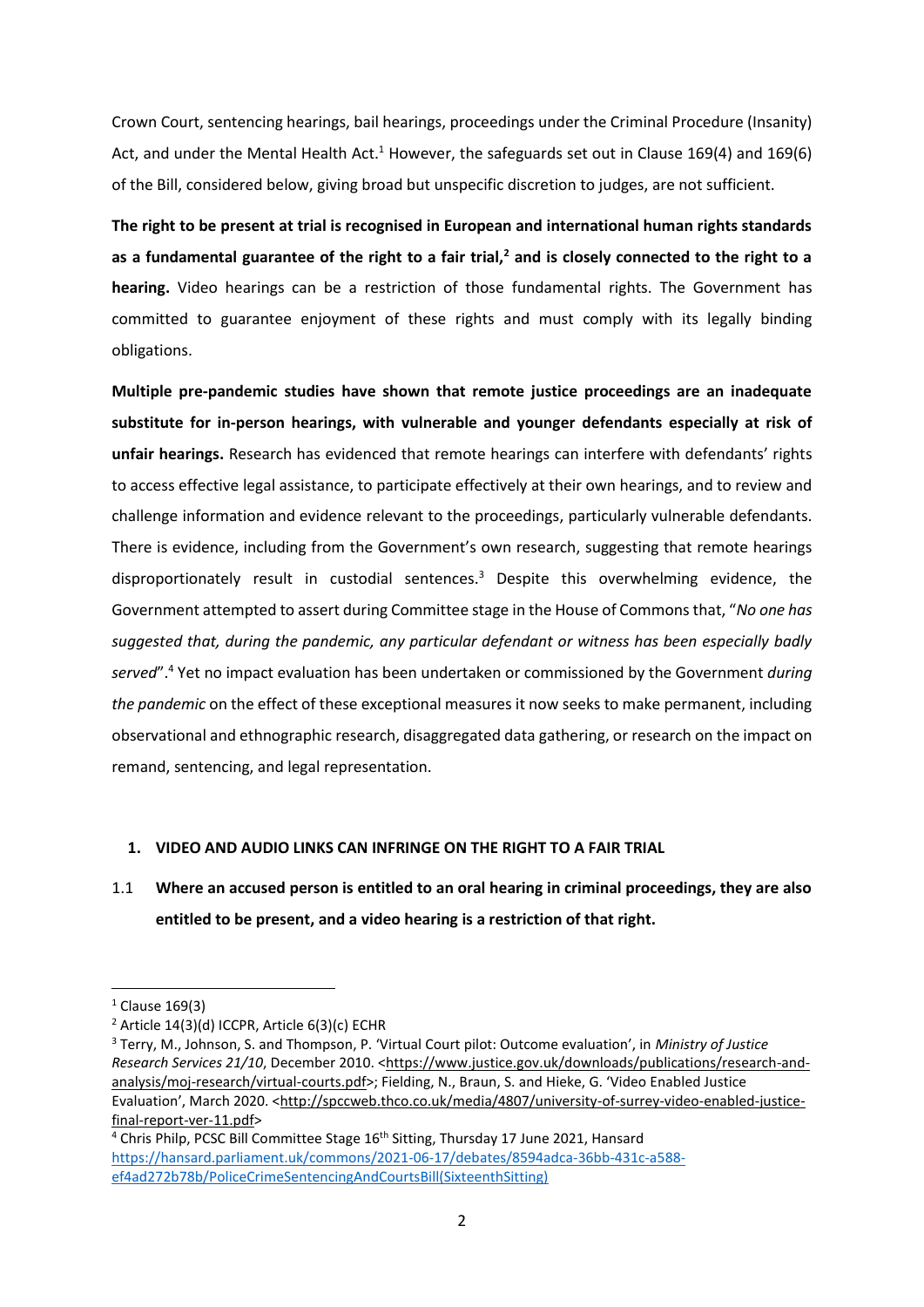- 1.2 The European Court of Human Rights (ECtHR) has determined that presence at the hearing is a necessary precondition for the effective exercise of the right to defend oneself in person, to examine or have witnesses examined and, where relevant, to have the free assistance of the interpreter.<sup>5</sup> This right is particularly important at first appearances such as initial "remand" hearings (the first appearances for those remanded post charge by the police), where the court can assess a physically present person in a way that it cannot via video or audio link.
- 1.3 The right to a public hearing with the presence of the suspect or accused person is of fundamental importance not only to the defence, but also to the public. This right allows the defence to present its case, in person, to a judge or the bench, and allows the public to exercise its scrutiny and therefore maintain trust in the justice system.
- 1.4 The ECtHR has found that suspects or accused persons' participation in proceedings by videoconference is not *per se* contrary to the European Convention on Human Rights (ECHR) but resorting to a video hearing is a restriction of the right to be present. Therefore, in any given case, the use of remote proceedings must serve a legitimate aim, and the arrangements for giving evidence must comply with requirements for due process.<sup>6</sup>
- 1.5 The right to a fair trial also guarantees the right of a person to participate effectively in their criminal trial. This right has been defined to include the right to hear and follow the proceedings. The ECtHR has found in that regard that people appearing in the hearing through video-link *"must be able to follow the proceedings and to be heard without technical impediments."*<sup>7</sup> Remote hearings may be more complex for suspects or accused persons to navigate than inperson ones, especially if they are unrepresented or their lawyer is not with them in the same room. Technical problems also impede enjoyment of the accused's rights.<sup>8</sup> Understanding what is happening in the trial and being able to make interjections either themselves or through their defence lawyer is vital for effective participation.
- 1.6 In any event, remote participation in criminal proceedings cannot be treated as equivalent to physical participation and must therefore remain an exception. As the extensive evidence below

<sup>5</sup> ECtHR, *Marcello Viola v. Italy (No.2)*, App. No. 45106/04, Judgment of 5 October 2006, para. 52.

<sup>6</sup> ECtHR, *Marcello Viola v. Italy (No.2)*, App. No. 45106/04, Judgment of 5 October 2006, para. 67

<sup>7</sup> ECtHR, *Sakhnovskiy v. Russia*, App. No. 21272/03, Judgment of 2 November 2010, para. 98

<sup>8</sup> Transform Justice, the National Appropriate Adult Network and Fair Trials, 'Not Remotely Fair? Access to a lawyer in the police station during the Covid-19 pandemic', February 2021

https://www.transformjustice.org.uk/wp-content/uploads/2021/02/Not-Remotely-Fair-Report-Feb2021.pdf, see also further examples provided by Just for Kids Law in Sections 5.16 – 5.19 of this briefing.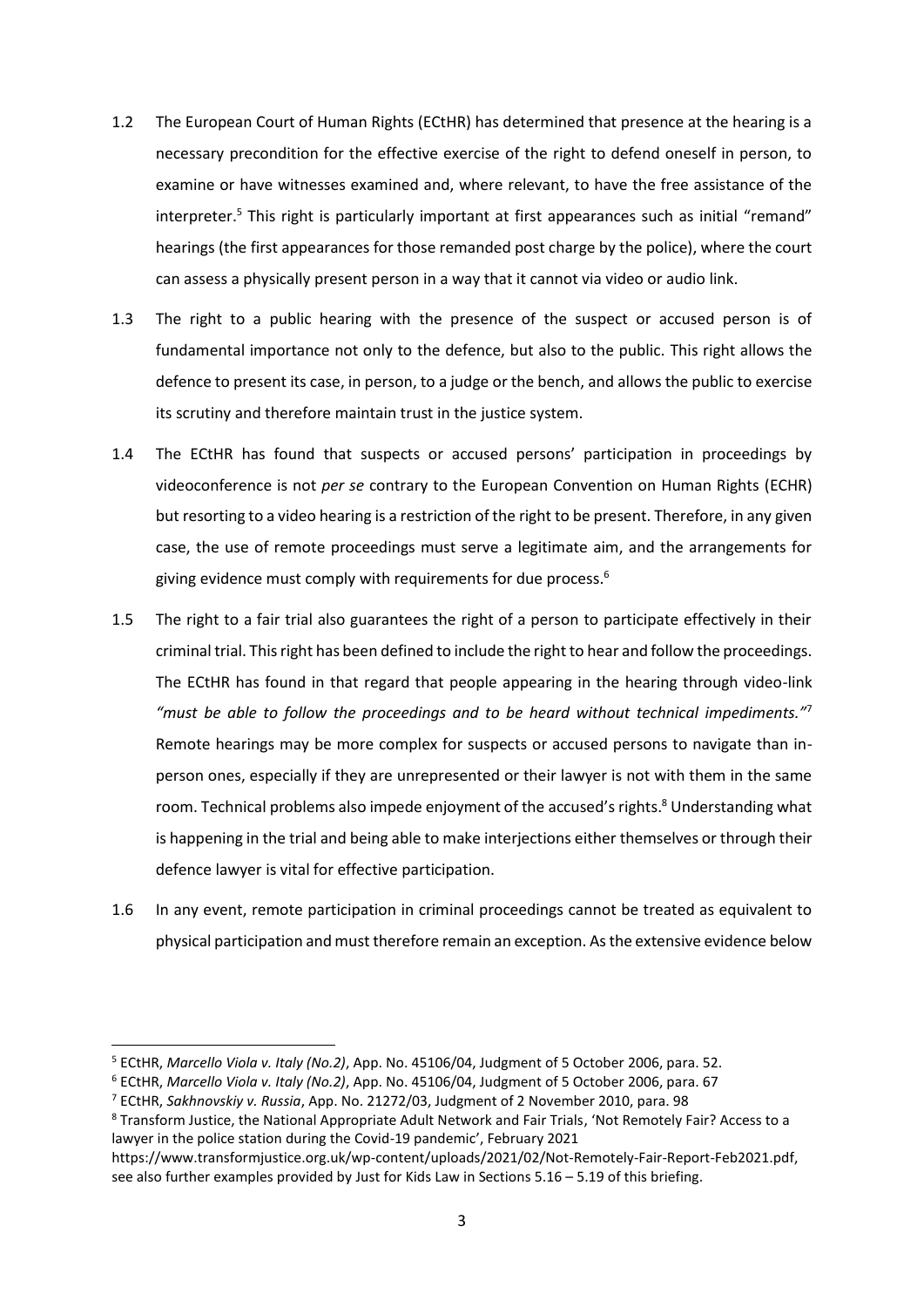confirms, remote proceedings pose significant risks to the fairness of hearings/proceedings and trials.

# **2. VULNERABLE DEFENDANTS: THE NEED FOR SCREENING BEFORE A VIDEO OR AUDIO LINK HEARING**

- 2.1 **Vulnerable defendants are especially at risk of unfair trials where trial proceedings are conducted remotely.** According to the Equality and Human Rights Commission (EHRC), video hearings are unsuitable for disabled people, such as those with learning difficulties, cognitive impairment or a mental health condition.<sup>9</sup> It has noted that "opportunities to identify *impairments and make adjustments"* were lost or reduced where defendants appeared in court by video link. The EHRC were also concerned that the emergency use of remote justice may *"place protected groups at further disadvantage and deepen entrenched inequality."*<sup>10</sup>
- 2.2 The EHRC has also pointed out that *"poor connections cause important information to be missed"*, and they *"can cause disconnection and separation from people and legal process"*, 11 significantly restricting vulnerable people's access to justice.
- 2.3 A recent Criminal Justice Joint Inspectorate (HM Inspectorates of Prisons, Probation, Constabulary and Fire & Rescue) report 'Neurodiversity in the Criminal Justice System: A review

<sup>&</sup>lt;sup>9</sup> Equality and Human Rights Commission, 'Inclusive justice: a system designed for all: Interim evidence report', April 2020.

[https://www.equalityhumanrights.com/sites/default/files/inclusive\\_justice\\_a\\_system\\_designed\\_for\\_all\\_interi](https://www.equalityhumanrights.com/sites/default/files/inclusive_justice_a_system_designed_for_all_interim_report_0.pdf) [m\\_report\\_0.pdf](https://www.equalityhumanrights.com/sites/default/files/inclusive_justice_a_system_designed_for_all_interim_report_0.pdf)

The EHRC conducted a survey which showed that many criminal justice professionals viewed it as part of their role to help recognise and / or identify whether a defendant or accused person has any impairments. The majority of their responses stated that impairments sometimes get missed. The reasons for this include a lack of awareness or understanding about impairments; no processes in place to flag identification (particularly for minor offences being dealt with using the single justice procedure in England and Wales) and a lack of accountability as a result of professionals sharing responsibility. In England and Wales, 97 out of 132 respondents said impairments are sometimes missed. Equality and Human Rights Commission, 'Inclusive justice: a system designed for all: Findings and Recommendations', June 2020

[https://www.equalityhumanrights.com/sites/default/files/ehrc\\_inclusive\\_justice\\_a\\_system\\_designed\\_for\\_all\\_](https://www.equalityhumanrights.com/sites/default/files/ehrc_inclusive_justice_a_system_designed_for_all_june_2020.pdf) [june\\_2020.pdf](https://www.equalityhumanrights.com/sites/default/files/ehrc_inclusive_justice_a_system_designed_for_all_june_2020.pdf)

<sup>10</sup> Equality and Human Rights Commission, 'Preventing the health crisis from becoming a justice crisis', 22 April 2020. [https://www.equalityhumanrights.com/en/our-work/news/preventing-health-crisis-becoming-justice](https://www.equalityhumanrights.com/en/our-work/news/preventing-health-crisis-becoming-justice-crisis)[crisis](https://www.equalityhumanrights.com/en/our-work/news/preventing-health-crisis-becoming-justice-crisis)

<sup>&</sup>lt;sup>11</sup> Equality and Human Rights Commission, 'Inclusive justice: a system designed for all: Interim evidence report', April 2020.

[https://www.equalityhumanrights.com/sites/default/files/inclusive\\_justice\\_a\\_system\\_designed\\_for\\_all\\_interi](https://www.equalityhumanrights.com/sites/default/files/inclusive_justice_a_system_designed_for_all_interim_report_0.pdf) [m\\_report\\_0.pdf](https://www.equalityhumanrights.com/sites/default/files/inclusive_justice_a_system_designed_for_all_interim_report_0.pdf)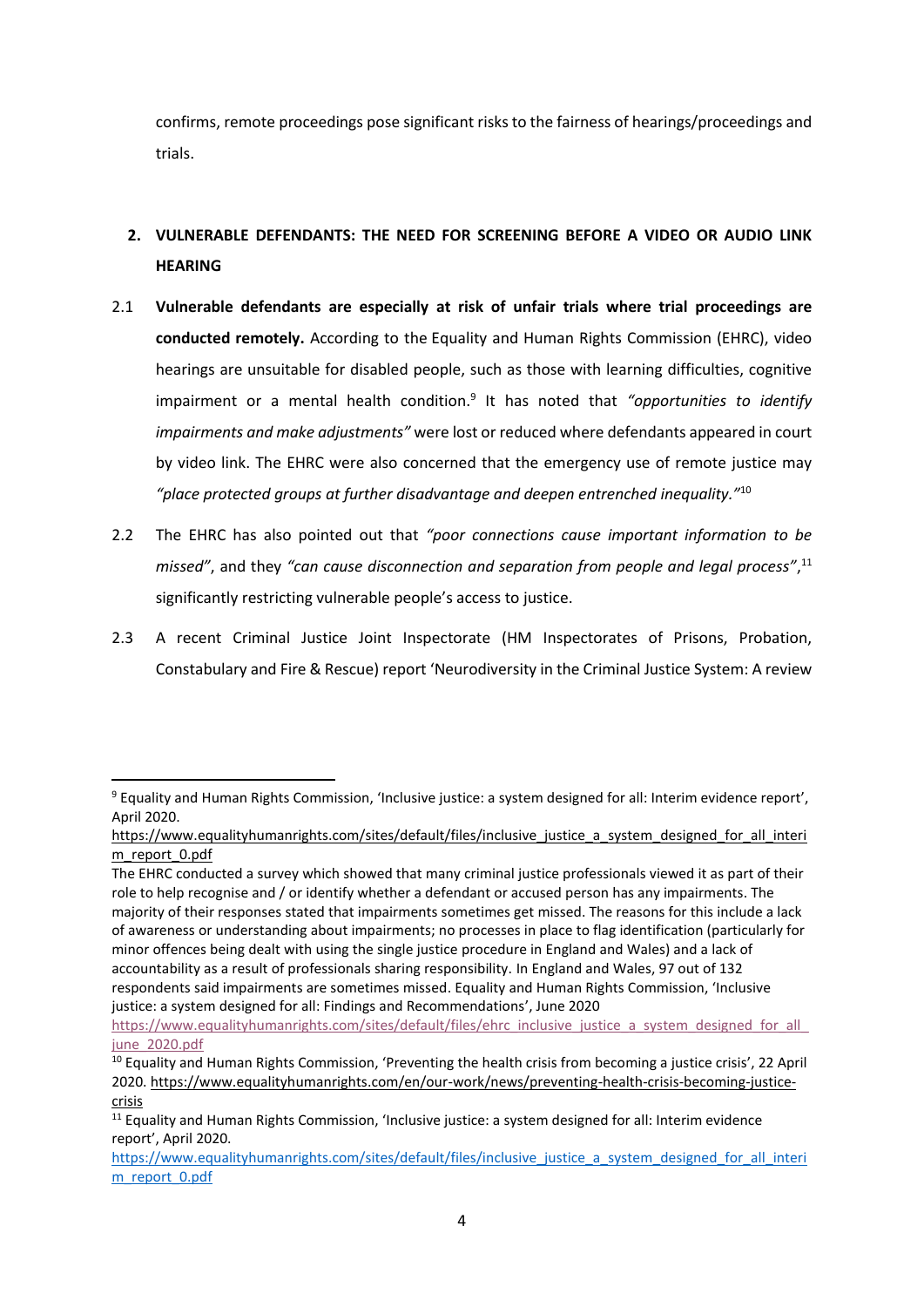of evidence' (Neurodiversity Report)<sup>12</sup> found that at arrest, the behaviour of neurodivergent people may not be recognised as a manifestation of their condition, or may be misinterpreted, which could make them more likely to be arrested, and diversion away from custody and the criminal justice system may not be considered. According to Home Office-commissioned research by the National Appropriate Adult Network,<sup>13</sup> 22% of suspects in police custody are mentally vulnerable but only 6.2% are identified and recorded as such by the police, indicating that the current screening process for vulnerabilities in police custody is inadequate.

- 2.4 Elements of police custody processes (for example, booking in and searches) and the custody environment could also be unsettling to a neurodivergent person. This could lead them to exhibit behaviours which are interpreted as noncompliant and may mean they do not receive the support they need. Neurodivergent people may also struggle with elements of police custody: they may not fully understand the processes involved and without appropriate support they may not be able to effectively engage with the investigation or have someone to advocate on their behalf. At court, people with mental health issues or neurodivergence may be more likely to be held on remand before trial. For example, at trial, neurodivergent people may plead guilty inappropriately (based on their neurodivergent thinking or compliant behaviour, for example), and their neurodivergence may not be considered in sentencing decisions.<sup>14</sup>
- 2.5 The Neurodiversity Report concluded that liaison and diversion services should **screen individuals attending magistrates' or Crown courts, in order to assess their needs:**

*"It is vital that neurodivergence is recognised in advance of court hearings, so that adjustments can be made if required, including the possibility of support through the process to make sure individuals understand and can engage with proceedings. Equally, relevant information needs to be communicated to magistrates and judges so that the needs of individuals are understood, and their behaviour is not misinterpreted. It was noted in the round table sessions, for example, that autistic individuals might admit things they had not done (compliance) or plead based on their neurodivergent ('black and white') thinking, potentially leading to inappropriate outcomes in court"*.

<sup>&</sup>lt;sup>12</sup> Criminal Justice Joint Inspectorate, Neurodiversity in the Criminal Justice System: A review of evidence', July 2021. [https://www.justiceinspectorates.gov.uk/cjji/wp-content/uploads/sites/2/2021/07/Neurodiversity](https://www.justiceinspectorates.gov.uk/cjji/wp-content/uploads/sites/2/2021/07/Neurodiversity-evidence-review-web-2021.pdf)[evidence-review-web-2021.pdf](https://www.justiceinspectorates.gov.uk/cjji/wp-content/uploads/sites/2/2021/07/Neurodiversity-evidence-review-web-2021.pdf) 

<sup>13</sup> https://www.appropriateadult.org.uk/downloads/research?download=63:there-to-help-3-2020 <sup>14</sup> *Ibid*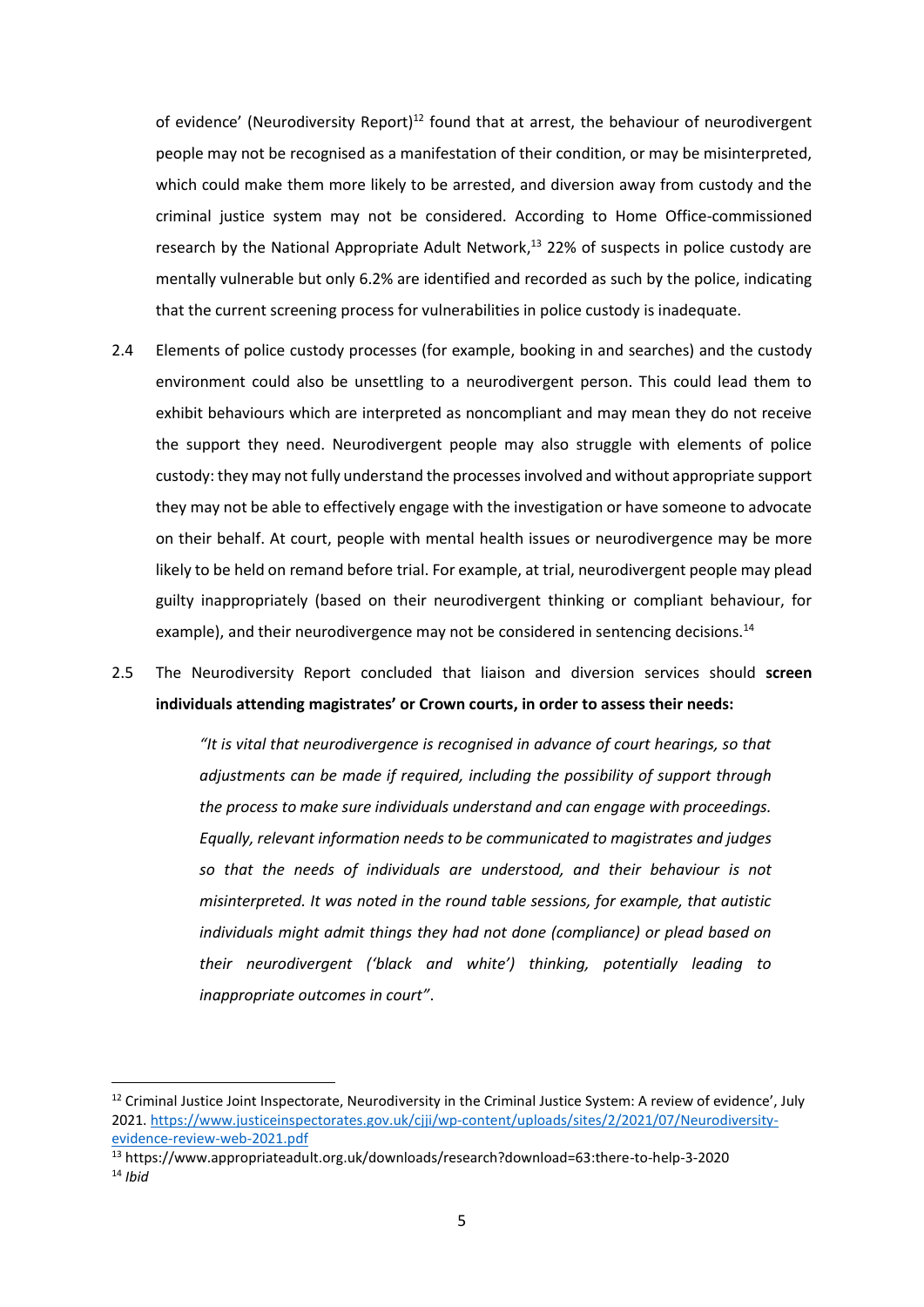However, the Magistrates Association has noted that the reality is that *"pressure on courts to turn cases around quickly meant that the option to adjourn, pending further assessment, was not always used"*. 15

2.6 The Neurodiversity Report also noted that changes to legal processes during the pandemic, such as audio or video links, *"impacted more severely on neurodivergent individuals than others"*, and that

> *"legal representation by phone could be problematic and confusing for those with learning or communication difficulties, who may struggle to understand who they are speaking to or what is being said – barriers that might go unnoticed with the absence of visual cues. Court hearing cancellations and delays can also be a cause of anxiety and confusion, particularly for those with neurodivergent conditions".*

- 2.7 **Vulnerable defendants are especially vulnerable to unfair trials where trial proceedings are conducted remotely.** There is currently no reliable system to identify those who have mental health or neurodiverse needs and cognitive impairment disabilities, particularly considering that these are often 'hidden' disabilities and the defendant may be reluctant to disclose them.
- 2.8 However, Government Minister Chris Philp MP suggested that *"the safeguards already built into clause 168 [now 169] and its associated provisions"* are sufficient as it gives judges "*a wide range of discretion*". He said that it was for the judge in court to assess a defendant and their interests, particularly in the absence of legal representation:

*"the judge has to lead them, ask them questions and ensure that their interests are properly accounted for by the court in a manner that is impartial and fair*" as *"the judge himself or herself will—and does—carefully talk the defendant through the implications*".<sup>16</sup>

2.9 The Government Minister did acknowledge that there was an obligation to assess whether children should face a live video or audio link hearing, due to the statutory duty on the welfare of the child, but did not address why this was not also appropriate for vulnerable adult defendants:

> *"It is important that the court can take a balanced judgment, rather than a presumption one way or the other. Critically, however, there is already a statutory*

<sup>15</sup> *Ibid*

<sup>&</sup>lt;sup>16</sup> Chris Philp, PCSC Bill Committee Stage 16<sup>th</sup> Sitting, Thursday 17 June 2021, Hansard [https://hansard.parliament.uk/commons/2021-06-17/debates/8594adca-36bb-431c-a588](https://hansard.parliament.uk/commons/2021-06-17/debates/8594adca-36bb-431c-a588-ef4ad272b78b/PoliceCrimeSentencingAndCourtsBill(SixteenthSitting)) [ef4ad272b78b/PoliceCrimeSentencingAndCourtsBill\(SixteenthSitting\)](https://hansard.parliament.uk/commons/2021-06-17/debates/8594adca-36bb-431c-a588-ef4ad272b78b/PoliceCrimeSentencingAndCourtsBill(SixteenthSitting))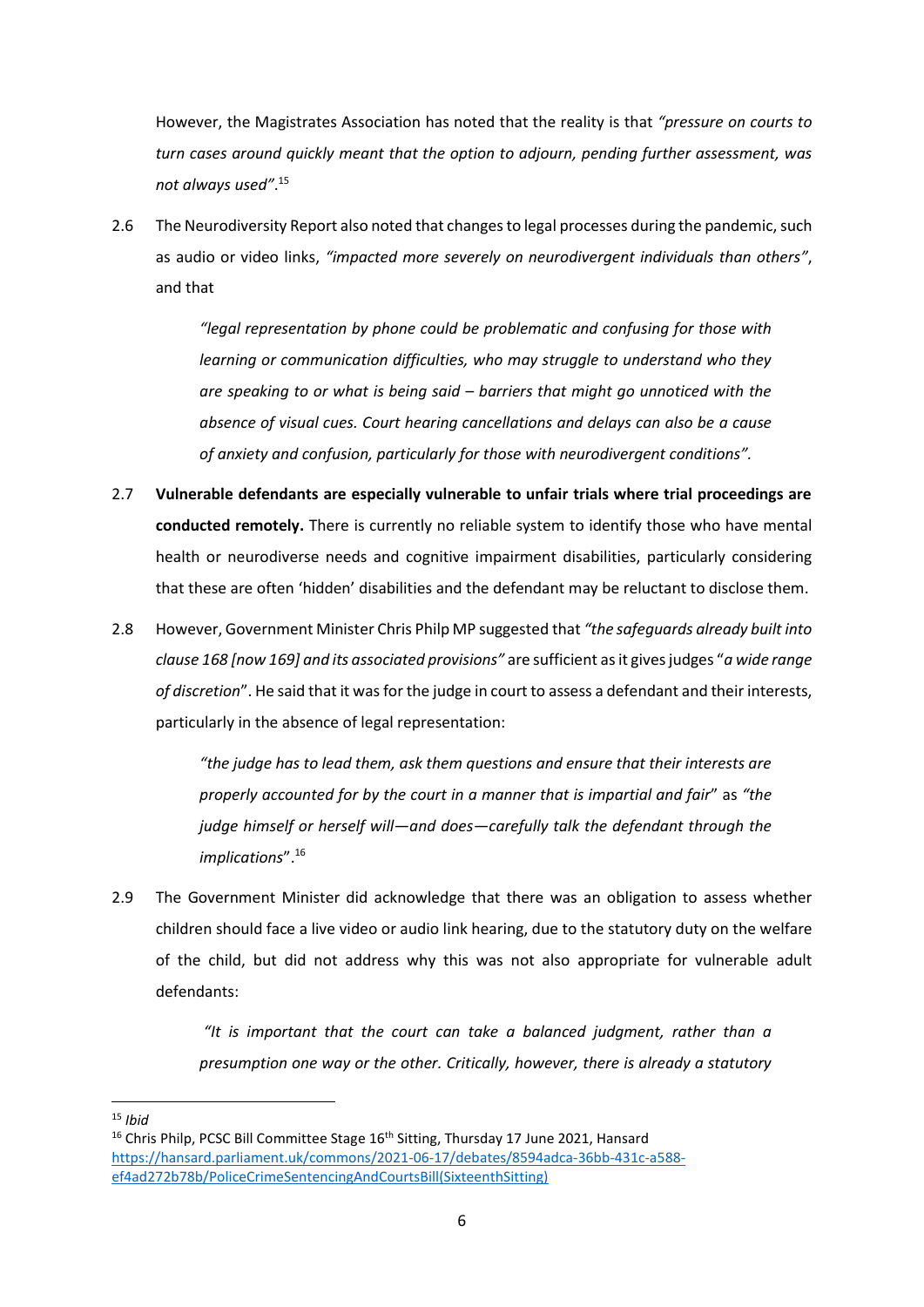*duty to have regard to the welfare of the child. (…) Ultimately, however, I do not think that it is appropriate for us to seek to legislate for everything in detail, as some of the amendments seek to do".*<sup>17</sup>

- 2.10 In July 2021, the Lord Chancellor and Secretary of State for Justice, Rt Hon Robert Buckland QC MP, stated that neurodiversity had *"long been an interest"* and affirmed that the Government was "going to do something about it".<sup>18</sup> Referring to the Neurodiversity Report, the Justice Secretary said that it *"showed very clearly […] that screening is absolutely essential if we're really going to get to the heart of the needs of those who come into contact with the criminal justice system***"**.
- 2.11 **The Lord Chancellor stated that it was** *"barmy that we do not know more about the people who we have responsibility for",* **and that** *"Screening will […] really open the door"* **about the way in which people are dealt with in court.** He said *"it's an ineluctable truth* [that] *the number of people in the system with that type of need is disproportionately higher than the rest of the general population"*, an issue which he *"hears every day"*. He promised that *"there will be action".*
- 2.12 We agree with this and hope that action is taken in this Bill to address this, including amending the Bill to include health needs screening for video and audio link hearings.

# **3. THE IMPACT OF VIDEO AND AUDIO LINKS ON ACCESS TO LEGAL ADVICE AND EFFECTIVE LEGAL REPRESENTATION**

3.1 **The ability to access legal advice and effective legal representation can be impeded if the defendant appears on video or audio link.** Fair Trials has found that lawyer-defendant communications have been badly affected during the COVID-19 pandemic, meaning that defendants are finding it more difficult to consult with their lawyers, and to seek advice before, during, and after court hearings.<sup>19</sup> Some of these difficulties are attributable to the poor quality or unreliability of the technology used to facilitate client-lawyer consultations.

<sup>17</sup> *Ibid*

<sup>&</sup>lt;sup>18</sup> Speech by Rt Hon Robert Buckland QC MP, Lord Chancellor and Secretary of State for Justice, Centre for Social Justice, 22 July 2021 [https://www.youtube.com/watch?v=7c\\_nReQ6eis](https://www.youtube.com/watch?v=7c_nReQ6eis)

 $19$  Fair Trials, 'Justice Under Lockdown: A survey of the criminal justice system in England & Wales between March and May 2020', 2020. Pg 8

[https://www.fairtrials.org/sites/default/files/publication\\_pdf/Justice%20Under%20Lockdown%20survey%20-](https://www.fairtrials.org/sites/default/files/publication_pdf/Justice%20Under%20Lockdown%20survey%20-%20Fair%20Trials.pdf) [%20Fair%20Trials.pdf](https://www.fairtrials.org/sites/default/files/publication_pdf/Justice%20Under%20Lockdown%20survey%20-%20Fair%20Trials.pdf)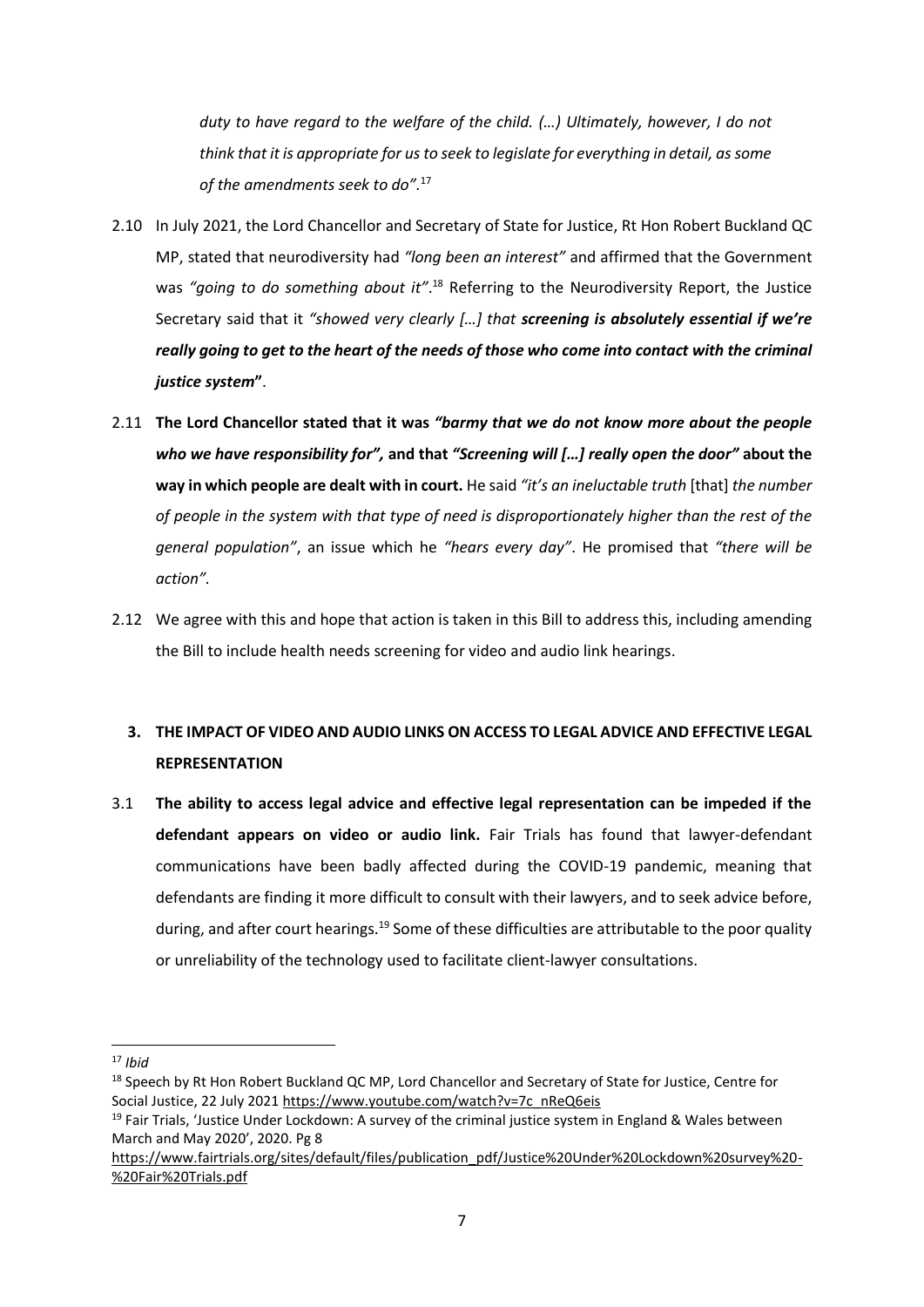- 3.2 A March 2020 report on 'video-enabled justice' funded by the Home Office and carried out by the Sussex Police and Crime Commissioner in conjunction with the University of Sussex also found that *"loss of face-to-face contact in video court can create challenges in terms of advocates developing trust and rapport with their clients"* and that *"appearing over the video link could make defence advocates less effective, particularly in relation to bail applications".*
- 3.3 **Not all defendants who are offered the facility of video or audio link are legally represented and they might not have appropriate advice about the benefits of appearing in person.** Remote hearings can interfere with defendants' rights to participate effectively at their own hearings, and to review and challenge information and evidence relevant to those proceedings.
- 3.4 Baroness Drake has also identified practical challenges facing ordinary people in virtual hearings, including:

*"limited broadband access; phones or iPads shared between users in a household; no private space; a dependency on pay-as-you-go phones and expensive data packages; sensory impairments; and limited digital literacy. Yes, they may use email, but electronic document management may prove impossible for many lay users. Remote hearings can make it difficult for lawyers and their clients to communicate, frustrate users if they cannot see or understand what is going on, and undermine litigants' ability to engage". 20*

### **4. VIDEO AND AUDIO LINK HEARINGS CAN LEAD TO DISPROPORTIONATELY SEVERE OUTCOMES**

- 4.1 **Remote court proceedings can produce less favourable criminal justice outcomes for defendants, and disproportionately result in custodial sentences.** The March 2020 report on 'video-enabled justice' funded by the Home Office and carried out by the Sussex Police and Crime Commissioner concluded that individuals whose cases were handled remotely were more likely to receive a custodial sentence.
- 4.2 Moreover, those sentenced in the more traditional court setting were more likely to receive fines or other community sentences:

<sup>&</sup>lt;sup>20</sup> Baroness Drake, Queen's Speech debate, Tuesday 18 May 2021, Hansard Volume 812 [https://hansard.parliament.uk/Lords/2021-05-18/debates/33A25936-7C04-40A5-8CAD-](https://hansard.parliament.uk/Lords/2021-05-18/debates/33A25936-7C04-40A5-8CAD-EB920FB58292/Queen%E2%80%99SSpeech)[EB920FB58292/Queen%E2%80%99SSpeech](https://hansard.parliament.uk/Lords/2021-05-18/debates/33A25936-7C04-40A5-8CAD-EB920FB58292/Queen%E2%80%99SSpeech)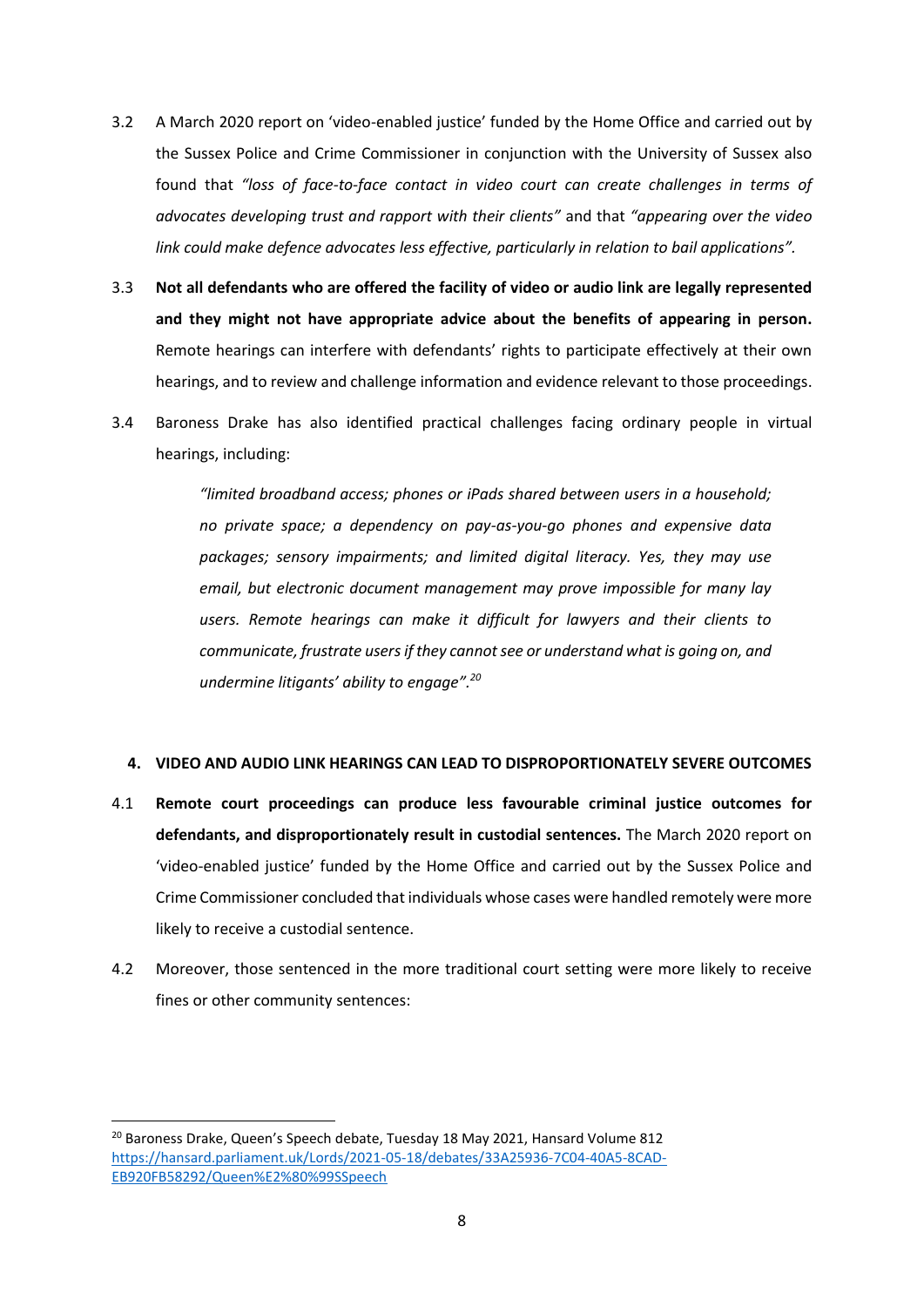"*The use of custodial sentences was more likely to be recorded in video court hearings… The use of community orders was also recorded more frequently in nonvideo court hearings*". 21

The proportion of unrepresented defendants receiving custodial sentences was also higher than the rate for represented defendants. $^{22}$ 

- 4.3 A previous Ministry of Justice 2010 evaluation of a 'virtual courts' pilot also found that the rate of guilty pleas and custodial sentences were higher in the video court than in traditional courts.<sup>23</sup>
- 4.4 These findings have very serious ramifications for our justice system as more hearings take place remotely and unsafe convictions harm victims and undermine public trust.

# **5. SAFEGUARDS REQUIRED TO PROTECT THE RIGHT TO A FAIR TRIAL**

## *A health needs screening before video and audio link hearings*

- 5.1 There is no reliable system or method within current video and audio link criminal proceedings to identify those who have mental health issues, neurodiverse and/or cognitive impairment disabilities, particularly considering that these are often hidden and/or the defendant may be reluctant or unable to disclose. This must be rectified in the Bill to prevent the potential for unfair trials of vulnerable defendants.
- 5.2 While we recognise that these provisions will be accompanied by guidance and criminal procedure rules, we consider that the need for a health needs screening is so important to protect the right to a fair trial that they should be set out on the face of the legislation.

# *Allow defendants to decide whether to appear remotely*

5.3 **All defendants, including those remanded by the police, who wish to appear in person rather than on video or audio link, should be allowed to do so.** They must be given the opportunity to request that they appear in person and this should be facilitated, and they should not appear by video or audio link unless they have given informed consent.

<sup>&</sup>lt;sup>21</sup> Fielding, N., Braun, S. and Hieke, G. 'Video Enabled Justice Evaluation', March 2020.

[<sup>&</sup>lt;http://spccweb.thco.co.uk/media/4807/university-of-surrey-video-enabled-justice-final-report-ver-11.pdf>](http://spccweb.thco.co.uk/media/4807/university-of-surrey-video-enabled-justice-final-report-ver-11.pdf) <sup>22</sup> *Ibid*

<sup>23</sup> Terry, M., Johnson, S. and Thompson, P. 'Virtual Court pilot: Outcome evaluation', in *Ministry of Justice Research Services 21/10*, December 2010. [<https://www.justice.gov.uk/downloads/publications/research-and](https://www.justice.gov.uk/downloads/publications/research-and-analysis/moj-research/virtual-courts.pdf)[analysis/moj-research/virtual-courts.pdf>](https://www.justice.gov.uk/downloads/publications/research-and-analysis/moj-research/virtual-courts.pdf)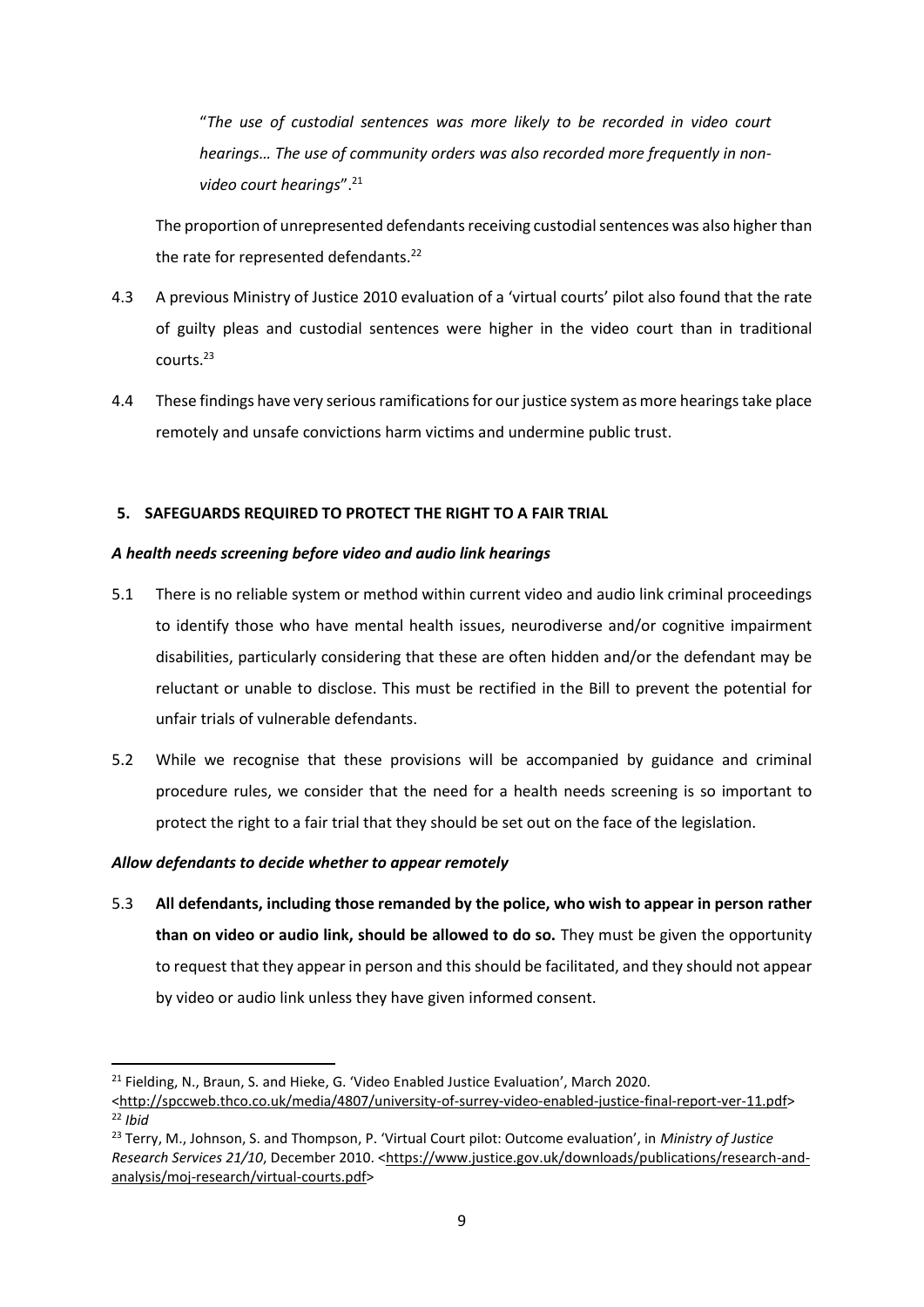- 5.4 However, the Government's view is that appearing remotely is non-compulsory and at the court's discretion. While the Government acknowledges that *"some participants, including defendants, may want to exercise their own choice and say to the court […] that they want to participate remotely"* it suggests that remote hearings are *"ultimately a matter for the judge presiding over any given hearing".*<sup>24</sup>
- 5.5 **People are generally in favour of appearing in-person and are unhappy about the prospect of virtual hearings.** A recent survey commissioned by Transform Justice found that when asked for their preference should they be accused of a crime, two third of respondents said they would prefer to appear in court in person, rather than on video or on the phone.<sup>25</sup>
- 5.6 A survey of judicial attitudes commissioned by the judiciary suggests most judges are unhappy about virtual hearings. Some 75% were concerned by the reduction in face-to-face hearings, 75% by the digital reform programme, and 81% by court closures.<sup>26</sup>

## *Extend the 'interests of justice test' in the Bill to properly account for defendants' interests*

- 5.7 The 'interests of justice' test set out in Clause 169(4) of the Bill, which gives parties to the proceedings the ability to make representations, considers the views of the defendant as just one of the factors to be taken into account. The defendant's views are not determinative, or even recognised as being a primary factor for deciding whether or not court proceedings should take place remotely.
- 5.8 In addition, the vague requirement in the Bill to take into account "*all of the circumstances of the case*" including "*whether that person would be able to take part in the proceedings effectively*,"<sup>27</sup> does not provide sufficient safeguards for vulnerable defendants.
- 5.9 The Government's stance is that the judicial discretion in Clause 169 is enough of a safeguard and that a judge "*must decide whether it is in the interests of justice for a live link to be used*" which involves considering *"all the circumstances*": 28

<sup>&</sup>lt;sup>24</sup> Chris Philp, PCSC Bill Committee Stage 16<sup>th</sup> Sitting, Thursday 17 June 2021, Hansard [https://hansard.parliament.uk/commons/2021-06-17/debates/8594adca-36bb-431c-a588](https://hansard.parliament.uk/commons/2021-06-17/debates/8594adca-36bb-431c-a588-ef4ad272b78b/PoliceCrimeSentencingAndCourtsBill(SixteenthSitting)) [ef4ad272b78b/PoliceCrimeSentencingAndCourtsBill\(SixteenthSitting\)](https://hansard.parliament.uk/commons/2021-06-17/debates/8594adca-36bb-431c-a588-ef4ad272b78b/PoliceCrimeSentencingAndCourtsBill(SixteenthSitting))

<sup>&</sup>lt;sup>25</sup> Walnut Omnibus, a nationally representative omnibus survey of 2009 adults across GB between 17th  $-$  18th February 2021.

<sup>&</sup>lt;sup>26</sup> Judicial Attitudes Survey, 25 February 2021 https://www.judiciary.uk/announcements/judicial-attitudessurvey/

 $27$  Section 169(4) and (6)

<sup>&</sup>lt;sup>28</sup> Chris Philp, PCSC Bill Committee Stage 16<sup>th</sup> Sitting, Thursday 17 June 2021, Hansard [https://hansard.parliament.uk/commons/2021-06-17/debates/8594adca-36bb-431c-a588](https://hansard.parliament.uk/commons/2021-06-17/debates/8594adca-36bb-431c-a588-ef4ad272b78b/PoliceCrimeSentencingAndCourtsBill(SixteenthSitting)) [ef4ad272b78b/PoliceCrimeSentencingAndCourtsBill\(SixteenthSitting\)](https://hansard.parliament.uk/commons/2021-06-17/debates/8594adca-36bb-431c-a588-ef4ad272b78b/PoliceCrimeSentencingAndCourtsBill(SixteenthSitting))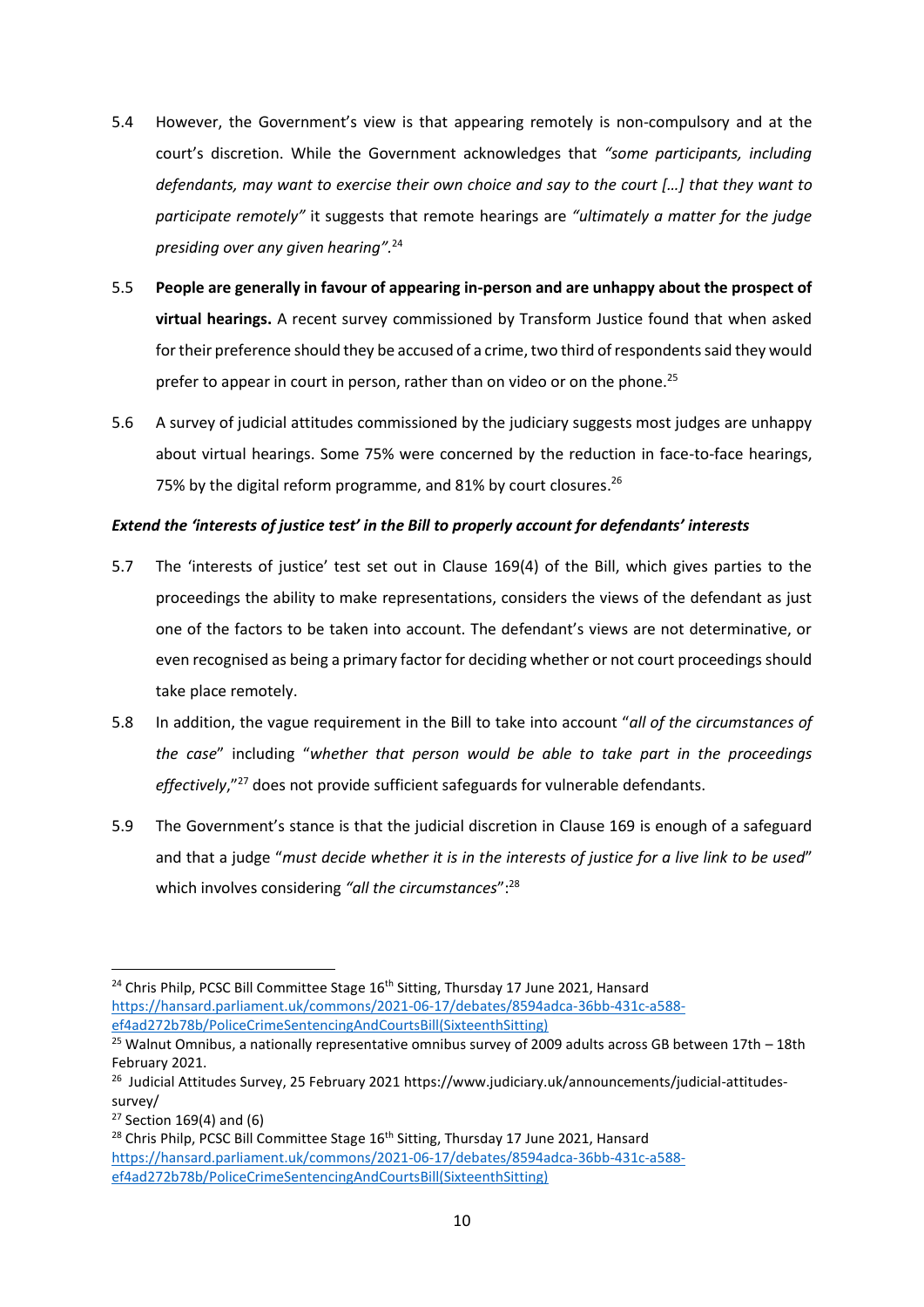"*Those circumstances expressly include "the views" of the person who might be invited to attend by live link, so if someone has a particular problem or objection, they may table it and say to the judge why they think it is not right for them to appear remotely, if they are invited to do so. Equally, of course, they might say to a judge, "I would rather participate remotely", for some reason of logistics or something else".*<sup>29</sup>

5.10 However, if there is no screening judges cannot properly exercise discretion; judges need up to date health screening information on the health and mental health needs of the defendant in order to exercise their discretion. As currently drafted, the Bill does not guarantee that unrepresented, vulnerable, or young defendants can participate effectively in the process. Nor does the Bill account for studies which show that video links can give a prejudicial view of a defendant, which disproportionately leads to high custodial sentences and guilty pleas. These factors must all be explicitly taken into account, not left to judicial discretion.

#### *Children to appear in person*

- 5.11 Alliance for Youth Justice's research on the use of video links with child defendants indicates children already struggle to understand what is happening in court and video link makes this worse.<sup>30</sup> Children should be excluded from consideration for video or audio link; the Bill should ensure that all children appear in person to reduce the risk that their rights are compromised.
- 5.12 **Children in court, many of whom have communication difficulties, struggle to understand what is happening and to participate effectively in proceedings. These problems are exacerbated by children appearing remotely by video link.** Children are less likely to understand what is happening when on video link, can't consult their lawyer properly nor communicate well with the judge. This is not in line with the UN Convention on the Rights of the Child, ratified by the UK in 1991, which gives children clear participation rights. Paragraphs 57 to 64 of the UN Committee on the Rights of the Child's General Comment number 12 sets out the fundamental right of the child to be heard in the context of criminal justice proceedings.<sup>31</sup>
- 5.13 Most concerningly, Alliance for Youth Justice's research indicated children on video link are less likely to appreciate the seriousness of the situation or present themselves well and may

<sup>29</sup> *Ibid*

<sup>30</sup> [https://www.ayj.org.uk/news-content/they-just-dont-understand-whats-happened-or-why-an-ayj-report](https://www.ayj.org.uk/news-content/they-just-dont-understand-whats-happened-or-why-an-ayj-report-on-child-defendants-and-video-links)[on-child-defendants-and-video-links](https://www.ayj.org.uk/news-content/they-just-dont-understand-whats-happened-or-why-an-ayj-report-on-child-defendants-and-video-links)

<sup>&</sup>lt;sup>31</sup> UN Committee on the Rights of the Child (2009) General Comment No. 12: The right of the child to be heard CRC/C/GC/12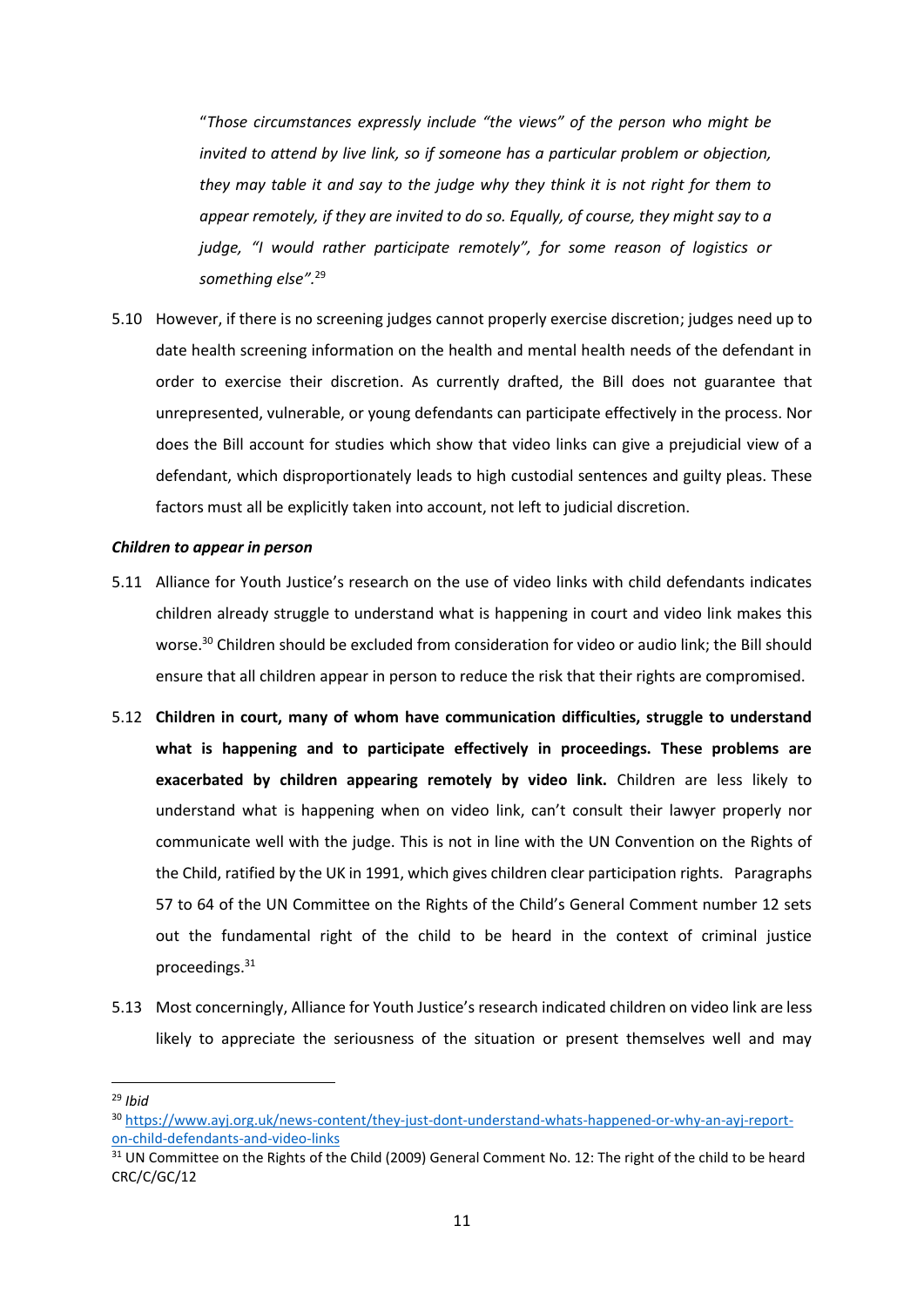prejudice their outcomes. This is borne out in earlier research by Transform Justice $32$  which surveyed criminal justice practitioners on the impact of video hearings:

*"Children do not appreciate they are in a court not on a computer game"* (YOT officer).

*"You can only see their face and there is little interaction. In my experience unless you have time with the young person to prepare, it is very hard to tell the difference between surly teenage behaviour, a total lack of confidence and/or significant learning difficulties and a lack of understanding"* (YOT officer).

5.14 Just for Kids Law also provided a recent example where remote proceedings have prevented effective participation and legal advice:

> *"In late July 2021, one of our youth justice lawyers attended court to represent a 14 year-old charged with possession with intent to supply class A drugs. A number of technical issues then occurred which made what should have been a relatively short hearing protracted and distressing for the child involved. Initially, the court shared an incorrect video link to the child and legal representative. It took about an hour to resolve this issue. All those affected became increasingly frustrated during this period (including the YOT, prosecutor, magistrates, and, crucially, the child defendant himself). Once a valid link was finally distributed there were issues with the audio connection, which meant that the child could hear those in the Court room but they could not hear him. Nevertheless, the court was keen to progress the case and wanted pleas to be entered. The legal representative had to call the child defendant via phone, put him on loud speaker, following which the court clerk read the charges to him and he entered pleas. Luckily, the legal representative had arranged to speak to the child via Teams before the hearing and did not have to rely on the court video link system for that consultation, which would clearly have caused yet further delays and challenges. The legal representative herself was troubled by this experience stating: "Not only did it feel improper to have a vulnerable child enter pleas in such manner, but he became incredibly frustrated by the end of it and was visibly distressed and finding it very difficult to engage with the process. He had missed out on time with his mother which he had been hoping to have that day and had to attend the hearing from a car, as this was the only place*

<sup>32</sup> <https://www.transformjustice.org.uk/wp-content/uploads/2017/10/Disconnected-Thumbnail-2.pdf>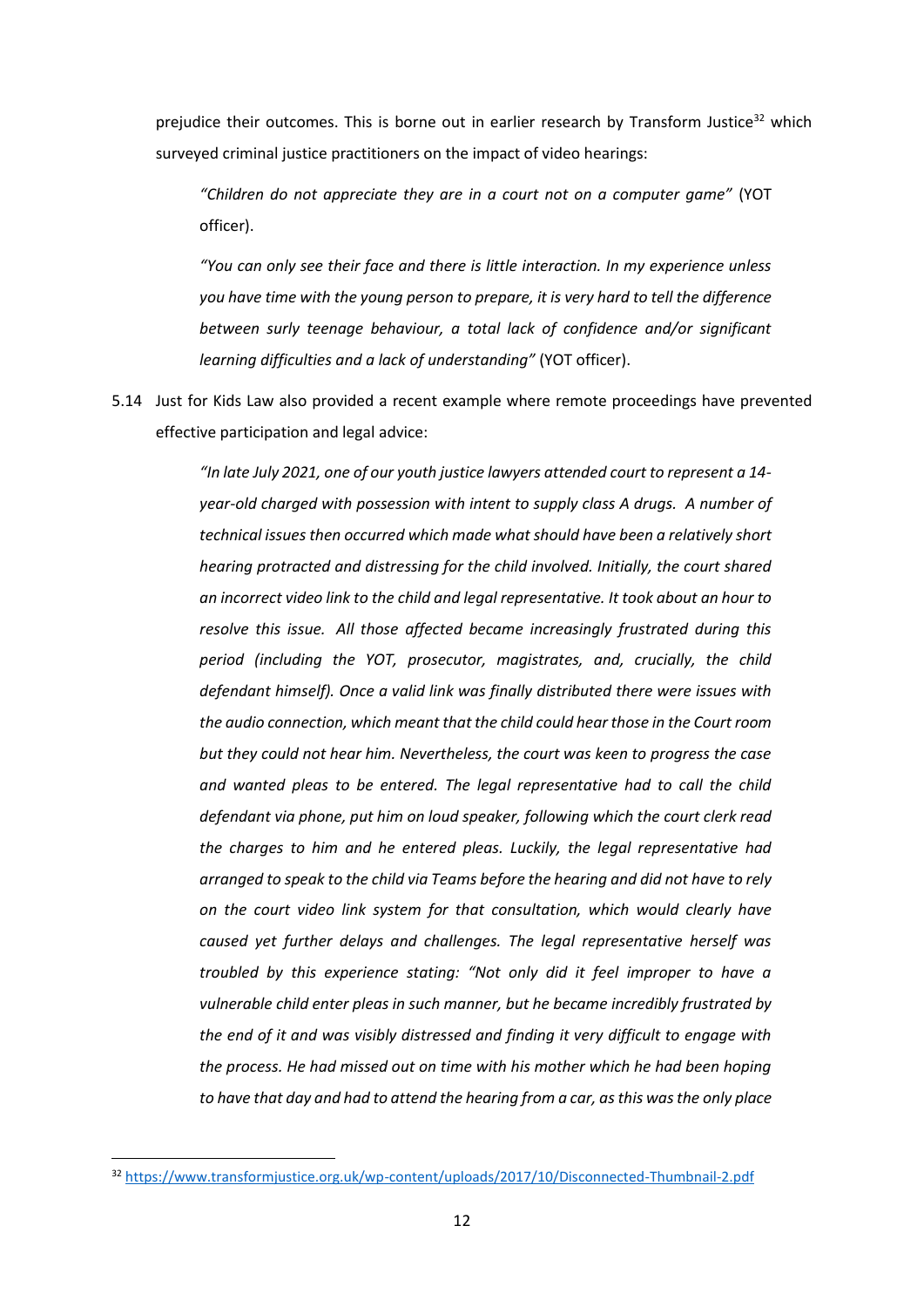*he could find some privacy. An adjournment would have been more suitable. This particular child also had learning difficulties, making it even more worrying that he was unable to fully engage or understand what was going on."*

5.15 Given that children's effective participation is already at risk in face-to-face court hearings, and given the only available evidence on virtual justice raises critical concerns, it is not appropriate for legislation to be introduced promoting the use of live link for defendants under 18.

#### *Impact assessment on video and audio link hearings*

- 5.16 The Government has claimed that video and audio links in the pandemic have been a huge success. But beyond the occasional announcement on the number of links used, we have no evidence on video and audio criminal hearings in the pandemic. No data has been systematically collected *and published* in the public domain.
- 5.17 At committee stage, an amendment Fair Trials and Transform Justice supported was tabled to compel the Government to seek a full independent impact assessment of the effects of clause 169 before the expansion of audio and video links could take place. The aim of the impact assessment is to show what impact the roll-out of live links would have on sentencing and remand decisions, the effective participation of defendants, the experience of victims and witnesses, and the cost to the wider justice system, including costs borne by the police and prison systems.
- 5.18 In 2021, Baroness Drake similarly stressed the importance of addressing the impacts of the reliance on remote technology in Court:

*"Court funding fell by 21% over the preceding decade, the courts modernisation programme struggled to deliver, and legal aid cuts increased litigants in person. Therefore, when Covid-19 suddenly rendered courts reliant on remote technology, those very vulnerabilities exacerbated the devastating impact of the pandemic, and the need for more investment in the justice system was laid bare. The Lord Chief Justice described the rapid adoption of new technology during the pandemic as "the biggest pilot project that the justice system has ever seen" and said that the shift to remote hearings provided an opportunity to "take the best of this new way of working to improve access to justice", but the information to support improvements to the courts service was "just not available". The pandemic shone a light on the absence of quality data. An opportunity to capture users' experience in that "biggest*